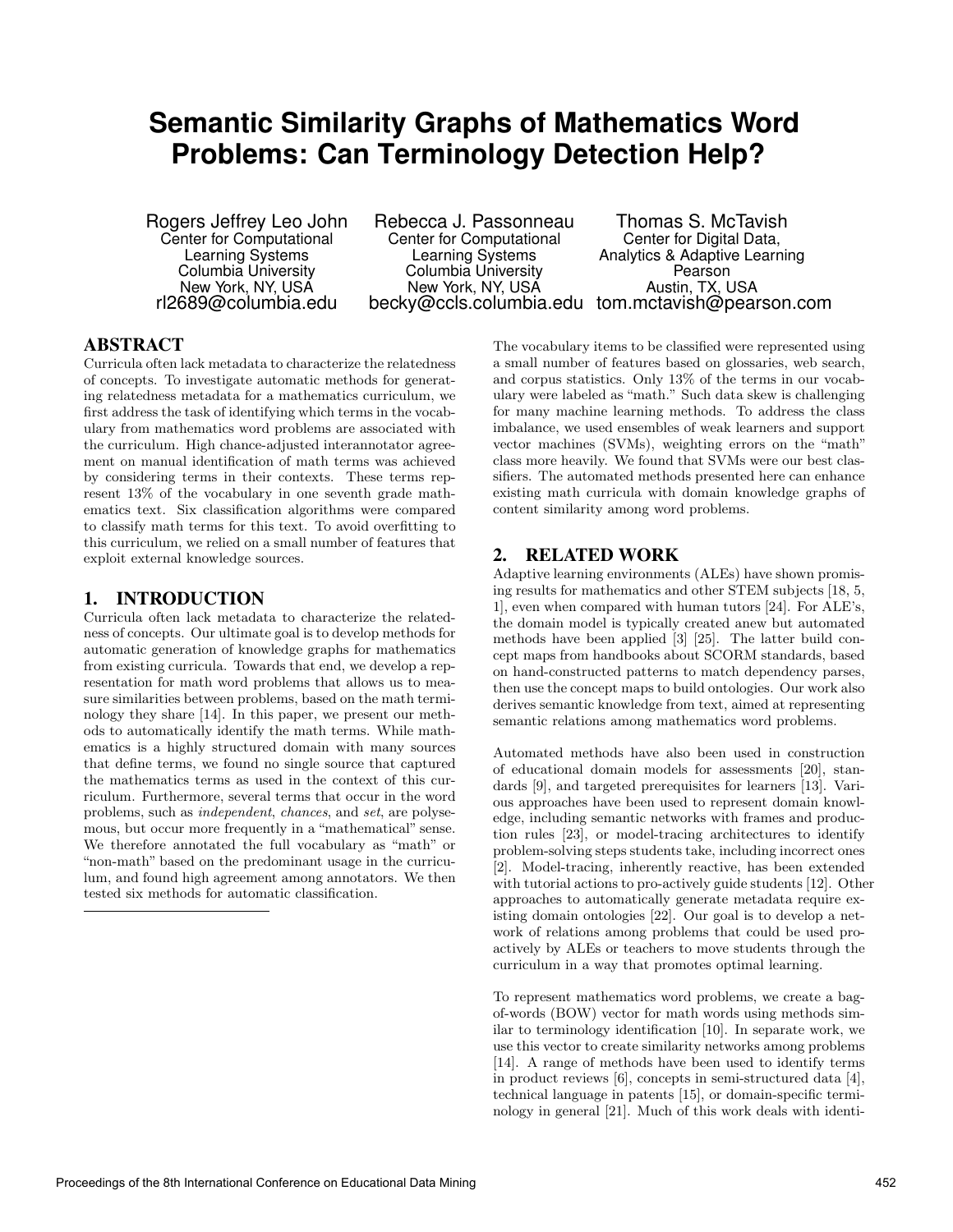

#### Figure 1: Sample word problems.

fication of multi-word noun-noun compounds of a technical nature, and ranking them. In contrast, the secondary school math terminology has few compounds, includes a mix of different parts of speech, and is non-technical. As in [21, 6, 4], we rely on relative frequency ratio [8] to distinguish the frequencies of words in our corpus from their frequencies in a large background corpus. Unlike most of this work, apart from [15], we developed annotation guidelines and measured interannotator agreement. We find an agreement of 0.81 among three annotators using Krippendorff's  $\alpha$  (see below), compared to 0.76 (Fleiss's  $\kappa$ ; a similar metric) in [15].

#### 3. DATA: MATHEMATICS EXERCISES

The data consists of 3000 word problems from a Grade 7 mathematics curriculum. The problems, which can incorporate images, tables, and graphs, are instantiated through templates. Figure 1 shows two problem exercises from chapters 2 and 9, with words that evoke math concepts in boldface. Note that a template,  $x\{\n+|-\}X\{\n<|>\}Y$ , randomly generates instances such as  $x + 4 > 9$  or  $x + 1 < 4$ . Depending on the number of instance variables and constraints, a template may generate a bounded or nearly limitless number of instances. In addition to the exercise itself, which may contain a few steps that are typically solved via multiple choice or fill-in-the-blank, learners are able to select a more detailed guided solution, or to view the steps to solve a sample problem instance. We created an XML parser to extract the text from the exercises, the guided solutions, and sample problems. The vocabulary analysis is based on the extracted text.

## 4. ANNOTATION AND RELIABILITY

At 4,495 words (not lemmatized), the curriculum's vocabulary is relatively small. Removal of typical stopwords leaves 4,283 words. An additional 103 words, while not typical stop words, have very high frequency across problems (e.g., amount, answer, compare) and are not likely to be useful for measuring semantic similarity among problems.

The terms we are interested in are those that are characteristic of the concepts the students should know to demonstrate mastery of the curriculum. The three co-authors, working independently, each labeled an initial sample of 100 words as math, non-math and other, based on initial guidelines. Because pairwise agreement can be high when a chanceadjusted agreement coefficient is low (the so-called paradox of kappa [11]), agreement was measured using both pairwise agreement and Krippendorff's Alpha [16], a metric that factors out chance agreement. Initially, pairwise agreement was 0.93, but Alpha was 0.54, which is rather low. The low chance-adjusted agreement was mainly due to inconsistency among annotators in looking at the contexts in which words were used, and also due to borderline cases. We wrote more explicit guidelines with examples (4 pages), then labeled two additional samples of 100 words each, computing agreement on each sample before proceeding to the next. On the second and third samples, pairwise agreement was 0.92 in both

- 1. Wolfram Mathworld
- 2. About.com: mathematics
- 3. Math domains in Google search results
- 4. Math domains in Bing search results
- 5. Digits math glossary
- 6. Relative frequency ratio

#### Figure 2: Features to represent vocabulary

cases, and Alpha was 0.83 and 0.81. Given the high agreement and consistency across the second and third samples, we determined the labeling to be reliable. One of the coauthors labeled the remainder of the vocabulary, yielding 3832 words labeled as non-math, 571 as math and 92 as other. Only the words labeled as math and non-math were used to train the classifier.

#### 5. CLASSIFICATION EXPERIMENTS

This section reports results from a suite of classification algorithms applied to the labeled data. To represent the vocabulary for the learner, we engineered features based on search and glossary information, and on a corpus-based metric. Two challenges for the classification were infrequency of the positive class (high data skew), and apparent nonlinearity of the class separation. Of six learning algorithms, those that had best performance were most suited to these learning challenges, as described further below.

#### 5.1 Feature Representation

We constructed a feature vector representation for the words with the 6 features listed in Figure 2. All feature values were scaled to be in the range of 0 to 1.

For the first two features listed in Figure 2, we used the functionality of Google Custom Search that permits customized searches to user-specified domains. For the first feature we queried mathworld.wolfram.com, and for the second we queried math.about.com. The value for each of these features consists of the total number of query returns, which can be arbitrarily large.

Google Custom Search can also be configured so that for the top ten returns to a query, each return consists of a triple with the url, a list of text snippets containing the term at that url, and the page title at that url. For the third feature listed in Figure 2, we query the web using this functionality, and calculate the feature value based on the triples for the top ten returns. Each time math, mathematics, or arithmetic occurs at least once in each element of a triple, a counter is incremented. The maximum value is thus 30.

Bing is a Microsoft search engine with an interface through which queries can be made programmatically. The interface returns the top 50 search results. Like Google searches, each result contains the relevant URL, snippets, and title of the page. As in the Google search feature, for the fourth feature in Figure 2, a counter was incremented whenever math,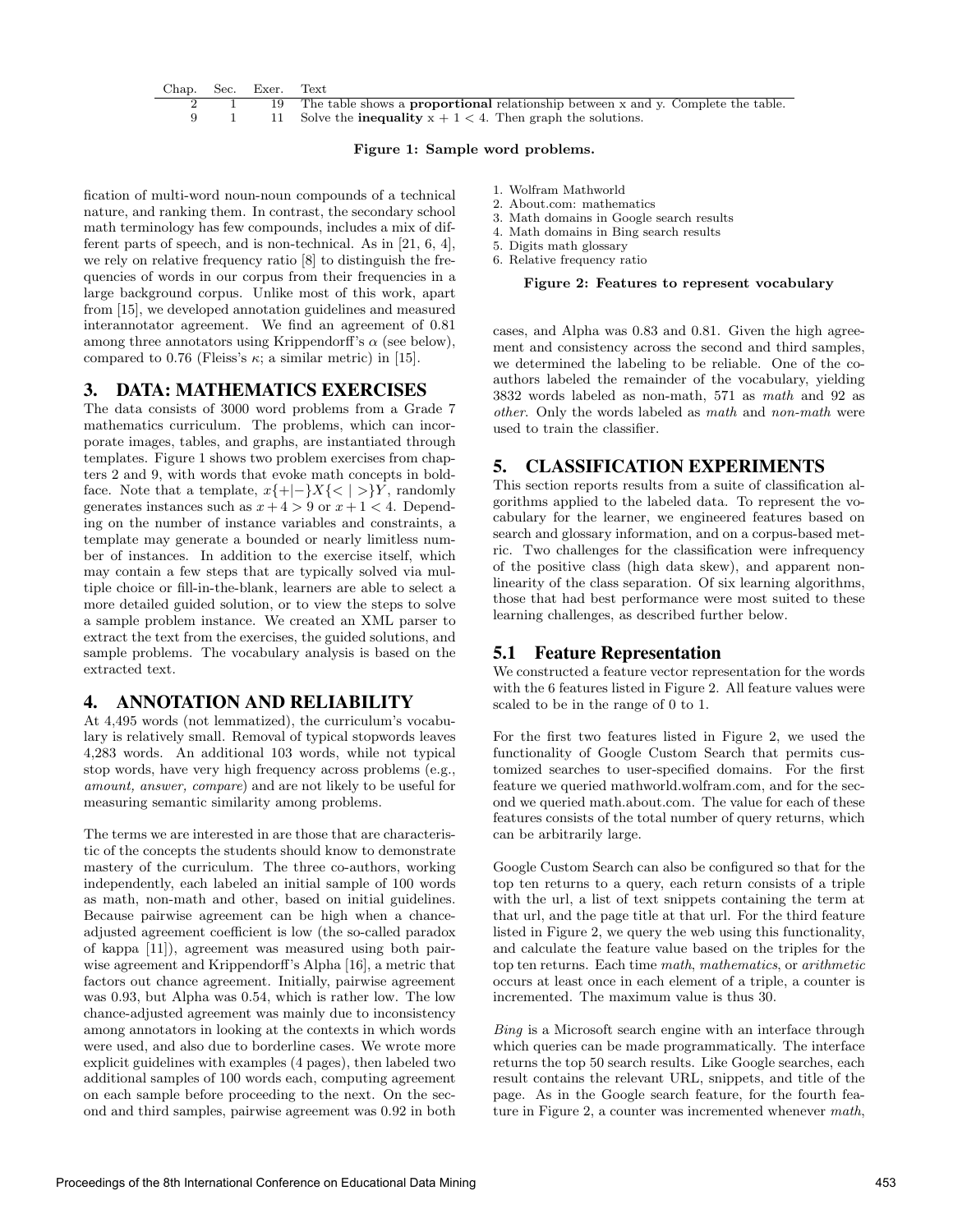|  |  |  | Table 1: Classification Results |  |
|--|--|--|---------------------------------|--|
|  |  |  | ________                        |  |

| Classifier          | Precision | Recall    | Fscore    | Sensitivity | Specificity | G-Mean |
|---------------------|-----------|-----------|-----------|-------------|-------------|--------|
| adaboost            | 0.89      | 0.90      | 0.89      | 0.42        | 0.97        | 0.64   |
| bagging             | 0.90      | $_{0.91}$ | 0.90      | 0.41        | 0.98        | 0.63   |
| rand-forest         | 0.90      | 0.91      | $_{0.90}$ | 0.45        | 0.97        | 0.66   |
| SVM-poly            | 0.89      | 0.86      | 0.87      | 0.68        | 0.89        | 0.78   |
| SVM-RBF             | 0.89      | $0.87\,$  | 0.88      | 0.68        | 0.90        | 0.79   |
| logistic regression | 0.89      | ${0.90}$  | 0.88      | 0.31        | 0.98        | 0.56   |

mathematics, or arithmetic occurred at least once in a triple element. Values are in [0,150].

The mathematics curriculum has an associated glossary of 246 math terms. It includes simple terms, e.g., "sphere," and compound terms, e.g., "associative property of multiplication." The glossary was expanded with the individual words in compound terms, excluding stop words. Thus for the compound term "associative property of multiplication", the words associative, property and multiplication were added. In this way, the glossary was expanded to 516 terms. A boolean feature value was used here to indicate exact occurrence of a word in the glossary.

Relative frequency ratio (RFR) measures relative frequency of a term in reference to a contrastive background corpus [6, 8]. The frequency of a word  $w_i$  in a corpus C, expressed as  $FR(w_i, C)$ , is its count normalized by size of the corpus. For a domain specific corpus, e.g., a mathematics text, the frequency of domain-specific terms should be higher than in a large, background corpus. The formula for RFR is:

$$
RFR(w_i) = \frac{FR(w_i, DC)}{FR(w_i, BC)}
$$
\n(1)

where  $DC$  is the domain corpus and  $BC$  is the background corpus. We tested RFR with two background corpora: the Open American National Corpus (OANC:  $N=22\times10^6$ ) and English Gigaword, Fifth Edition (N=4,033  $\times 10^6$ ). Unsurprisingly, we found that the size of the background corpus is critical to the precision of the RFR measures. When we ranked Digits words by RFR scores using Gigaword, 306 of the words labeled as "math" occur in the top 1,000 words compared with 248 using OANC. Therefore we used Gigaword as the background corpus.

#### 5.2 Classification

The labeled data was randomly split into a training set with 75% of the vocabulary (3301 terms) and a test set with 25% of the vocabulary (1101 terms). Using logistic regression, classification results yielded an overall precision of 0.87 and a recall of 0.88, compared with 0.78 precision and 0.25 recall for the math class. The low recall of math terms can be attributed to high class imbalance, where only 13% of terms are in the math class. Linear SVM also yielded poor results, suggesting that the classes cannot be linearly separated. To address the class imbalance, we use class weights for SVM, where we use polynomial and RBF kernels to address the non-linearity. Ensembles of weak learners also help with non-linearity. For each of three ensemble methods, Boosting, Bagging and Random Forests, we used 1000 Decision Trees.

Evaluation results are reported using precision, recall, fmeasure, and g-mean [17]. The latter, the geometric mean of accuracy on the positive class (recall, or sensitivity) and accuracy on the negative class (specificity), is high when both accuracies are high and their difference is small. It is particularly useful when there are no criteria for constructing a cost matrix for errors in sensitivity versus specificity.

For the SVM classifiers, we used  $C=10,000$ . For the polynomial kernel, the degree was 4 and the class weights assigned to the math and non-math classes were 270 and 1350 respectively. For the SVM with the RBF Kernel, class weights were set to 200 and 1100.

#### 6. RESULTS AND DISCUSSION

Table 1 shows the results for the six classification experiments. All the classifiers had high accuracy, due to the high class imbalance favoring non-math words. Accuracy on the math words (sensitivity), however, was relatively low for all but the SVM learners. The ensemble methods had higher precision on the math words  $(> 0.78)$  but low sensitivity (0.41-0.46). The SVM learners had lower precision (about 0.5) and higher sensitivity (0.68). The logistic regression had very high precision on the math words (0.81) but very low sensitivity (0.32). For g-mean, all the classifiers had values above 0.50, indicating respectable peformance. The two SVM learners, however, had the highest g-means: 0.78 (polynomial kernel) and 0.79 (RBF kernel).

Manual error analysis of math words that were incorrectly classified by multiple learners indicated that many of the errors were due to polysemous words that have one or more non-math senses that occur with non-neglible frequency. This includes words like point, dependent, and trial. In WordNet [19], for example, point used as a noun has twenty-five senses, and fourteen senses used as a verb. Future work on the classification task will include investigation of features commonly used for coarse-grained word sense disambiguation, where accuracies of 88% have been achieved using lexical, syntactic and topical features [7] so that we can apply the same methods to new curricula.

## 7. CONCLUSIONS

The vocabulary classification task we address, to identify vocabulary that characterizes the semantics of a curriculum, differs from standard terminology detection, where the focus is on highly technical compound terms. It also differs from word sense disambiguation in that we are interested in binary classification of senses, based on the use of terms for a given curriculum. We have shown that human annotators can achieve very high pairwise and chance-adusted agreement. To avoid overfitting to a given curriculm, the features we used draw on external knowledge sources such as glossaries, web search and large background corpora. With relatively few such features and choice of an appropriate learning